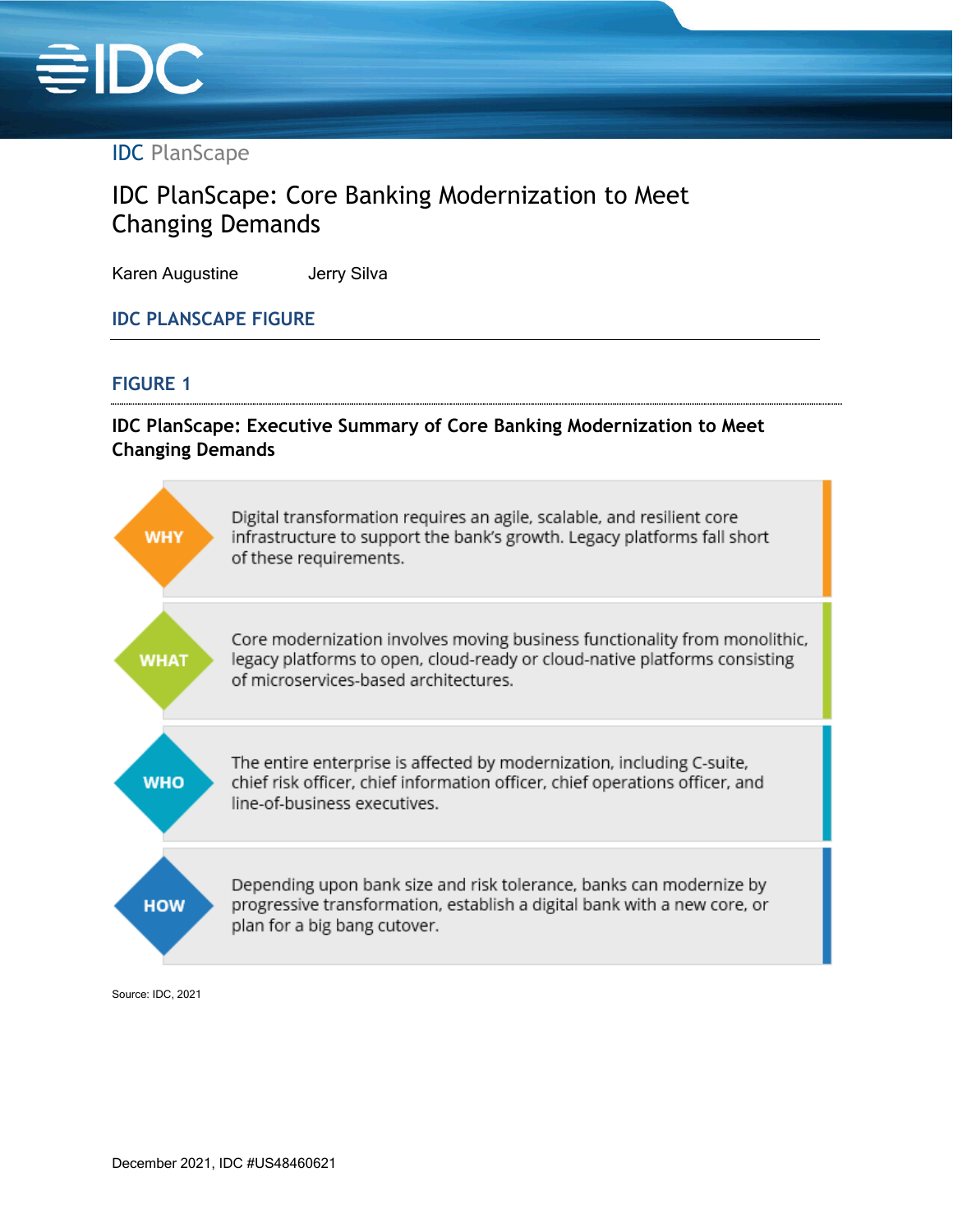#### **EXECUTIVE SUMMARY**

Digital innovation is disrupting nearly every industry including banking. Customers today expect banks to provide a personalized approach to banking with the same level of customer experience they routinely get from leading-edge retailers, social media, and fintech competitors to traditional institutions. Banks are experiencing customer attrition in areas like lending and payments and will begin losing even core deposit customers unless they can start providing innovative capabilities and services that improve customer experience in this new digital era.

Modernization is also critical to building resiliency, scalability, and efficiency into core systems. Cloud platforms are being adopted by banking institutions worldwide, even for critical workloads like core banking. These modern platforms are scalable, resilient, and cheaper to operate, protecting against disruptions, unexpected surges in demand, and lowering the cost of operation. Most banks' core banking operations have yet to be optimized with new applications and technologies. Rather banks create layers of customization atop legacy systems to add functionality, leaving them subject to risk and liability from aging equipment that cannot support modern capabilities. Updates to legacy systems require experts in outdated programming languages such as COBOL. That talent pool is shrinking, making internal help difficult to find and systems that are costly to maintain.

Even so, many banks are still reluctant to modernize their core platforms and applications because of the risks at stake. Core systems are central to their entire banking architecture, so any snag in the upgrade may cause a shutdown in banking channels or overall operations. Until recently, banks could only conduct a total overhaul replacement to their core using a big bang approach involving setting up a new core side by side with the old core and "cutting over" the bank's database and integration points to the new platform. Today's modern core architectures enable the banks to consider more options to modernize their core banking, including:

- The traditional "big bang" approach
- Establishing a greenfield digital bank with a new core and gradually move customers to the new core
- **Progressive transformation of the legacy platform by moving business functionality to the new** core based on priorities set by the enterprise.
- **Variations of these strategies**

Risk is greatest when modernization requires a total replacement in a big bang approach, which is effectively a "bet the bank" approach, no matter how much planning is involved. But for smaller institutions, with simple offerings and systems, the big bang can be a viable approach. For larger and/or more complex environments, banks can opt for a less daunting, incremental approach. A more strategic, incremental plan can take two forms. One way is to establish a digital bank with a new, modern core that runs alongside their legacy core banking systems and progressively move customers from the legacy platform to the modern system. Another is a progressive transformation to core modernization by pulling functionality out of the legacy core, based on business priorities, and moving these functionalities to modern architectures (e.g., microservices in an application programming interface [API]–based environment) over time. While this approach can extend the overall time it takes to completely modernize the core infrastructure, the positive trade-off is a significant reduction of risk.

This IDC PlanScape helps organizations justify investment in core banking modernization, provides insight into different approaches to modernize core banking, and provides process-related advice for these deployments.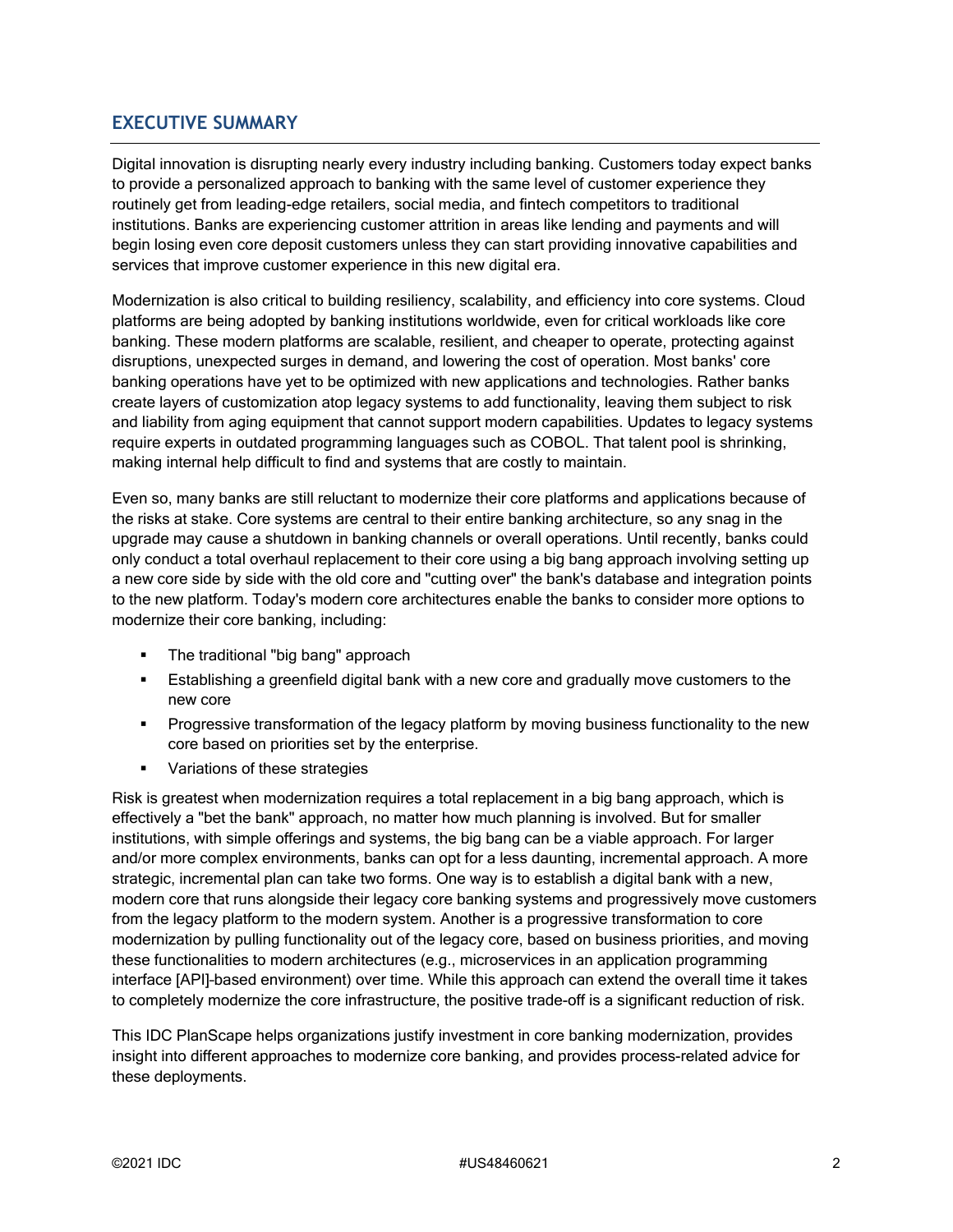"Now is the time for banks to modernize core banking," says Jerry Silva, vice president, IDC Financial Insights' Worldwide Banking Digital Transformation Strategies program. "Between modern technology approaches like microservices and APIs and the use of cloud platforms ensuring scalability and resiliency for the bank's back office, banks would do well to start the journey to core system modernizations without delay."

Most banks around the world rely on aging legacy systems that cannot provide the real-time transactions or personalized services that customers demand more than ever and that they receive from both banking competitors and other industry firms. A modern core is a business enabler using the latest technology to drive better banking experiences with personalized customer engagement and faster response to market changes with new products and services, expanding revenue opportunities for the bank.

## **WHY IS CORE BANKING MODERNIZATION IMPORTANT?**

Many banks' core systems are based on 30- to 40-year-old technology. As customer demands changed over the years, banks accommodated these changes by adding other legacy platforms and customizing them with work-arounds and point-to-point integration to add products and services. Disparate systems also required disparate data platforms, causing difficulty in cross-platform collaboration to serve customers better and creating complexity when problems arose.

That level of increasing complexity has negative effects on adjacent critical functions like compliance, risk, and security. This historically disjointed architecture is harder to protect against the increasing threats of fraud and cyberattacks like ransomware. The shift toward ecommerce and digital engagement with new marketplace platforms accelerated by the COVID-19 pandemic has caused a sharp uptick in fraud that banks need to address while balancing customers' need for frictionless digital experiences.

All of these legacy core systems, with few exceptions, are batched based, meaning that account settlement is done overnight. In itself, the memo post processing that allowed banks to simulate real time was enough to fulfill the needs of yesterday's customer, but today's focus on a real-time and holistic approach to the customer experience is straining the ability of legacy systems using memo posting to respond to market forces.

Taken together, the current state of legacy core platforms, particularly if the bank continues to build on top of this shaky foundation, will quickly add to the enterprise risk to the organization, ultimately forcing a reactive need to modernize.

For these reasons and more, core banking modernization is critical to overcoming the complexity the industry has built over the years that has led to high costs, fragile infrastructures, slow product innovation, and increasing difficulty in finding skills to maintain legacy platforms. The benefits of core banking modernization are clear:

- **Costs:** First and foremost, the bank will benefit from lower costs associated with maintenance, innovation, and operations, particularly in the event of core deployment on cloud.
- **Resiliency:** With aging infrastructure comes loss of resiliency. When problems occur, the skills necessary to resolve those issues on legacy platforms become harder to find and retain. Modern core platforms, particularly those deployed in the cloud, benefit from proven business continuity and resiliency practices.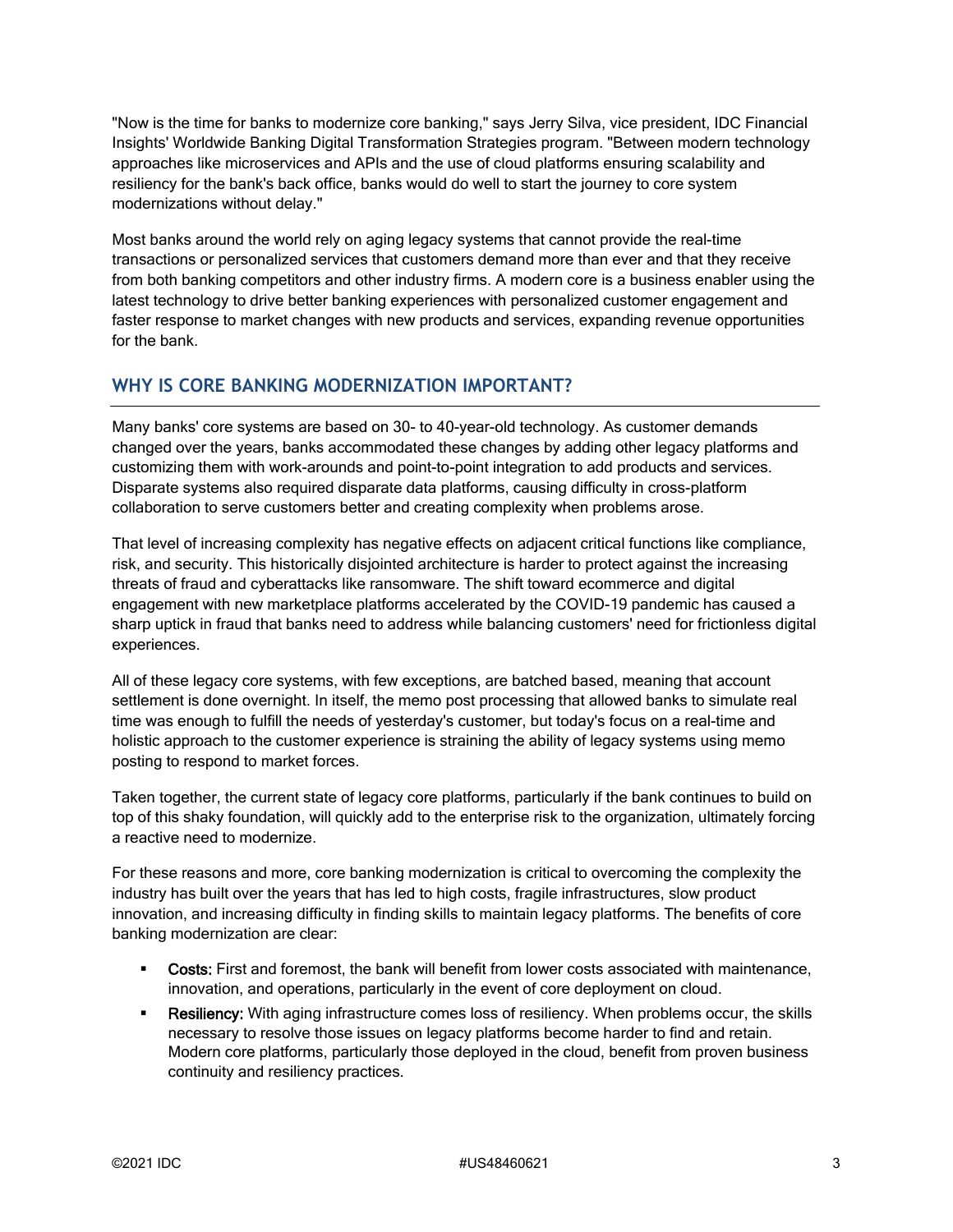- Scalability: The fixed costs and investment size makes it impossible for banks to scale their core processing up and down drastically in legacy environments and when necessary. Cloud has given the industry the scalability to support large swings in demand as needed  $$ particularly useful in times of disruption.
- Real time: Although banks can offer simulated real time through memo posting, the world is driving toward scales of real-time customer experiences that will make it arguably impossible for banks to deliver future expected experiences without moving to "real" real-time capabilities.
- **Agility:** Modern banking platforms are based on hardware and software stacks that are orders of magnitude easier to develop, deploy, and operate than systems of the past.
- **Security:** Modern attack vectors require modern (agile, flexible, AI-based) tools to ensure the protection of the bank's data and operations. It will soon become difficult and/or costly to support modern safeguards on legacy technologies.
- Compliance: Modern banking systems approach data from a holistic, enterprise perspective. Adding new functionality to the bank's capabilities doesn't require IT to create yet another data stack to support new products. This means that regulatory compliance, especially from a data perspective, becomes easier to govern and manage.
- Open banking: Although still in the stages of looking for opportunities and use cases, it is hard to argue against the possibility that banks will eventually work in collaborative industry ecosystems that blur the lines of services between different organizations but together create seamless experiences for the customer. Modern architectures are necessary to support such ecosystems.
- Risk: Finally, as a result of all of the aforementioned benefits, risk in all areas from credit risk to operational risk is improved through modern technologies, including the core system.

It should be said that core banking modernization should not be viewed strictly as an IT project to transform its digital infrastructure for the future on the 3rd Platform. Banks should consider modernization as a new foundation to improve their products and services, innovate "outside the box," find new customers and markets, and create operational efficiencies for the bank and its customers. This makes modernization significantly more valuable from a business perspective.

Banks that delay core banking modernization risk customer attrition to more convenient and ubiquitous "digital first" and embedded banking services, whether from a modernized traditional competitor, a fintech competitor, or a challenger bank that can provide the personalized experience customers now expect. Resiliency will be tested more often, costs will rise as skills become more expensive to find and retain, and overall risk and compliance will be challenged.

#### **WHAT IS CORE BANKING MODERNIZATION?**

Core banking refers to back-office processing of the customer's financial needs such as deposit accounts, payments, loan origination and servicing, product pricing, interest calculations, and general ledger. Customer, account, and product data typically resides in the core data architecture as well. Many core systems go back 30 years or so from their original design, many of those being heavily customized in the intervening years. This is a simple definition of what is a complex collection of functionality and technologies that vary from bank to bank.

IDC defines core modernization to mean the creation of a modern, digital architecture in which business functionalities are supported by modern development and deployment paradigms. To be sure, this does not imply that, at the end of the day, all components of the legacy platform are replaced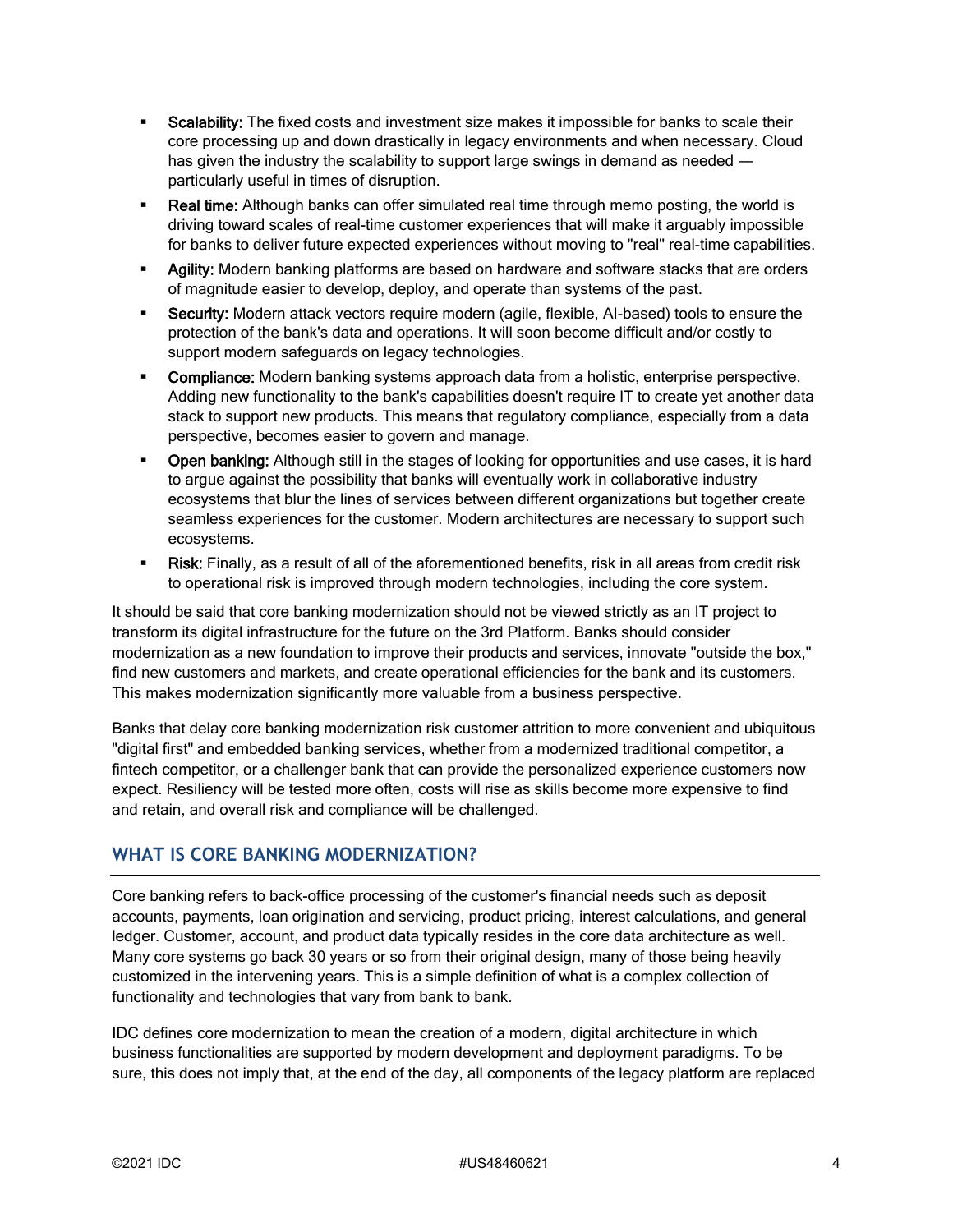or removed. The overall architecture could, and perhaps should, allow for some aspects of legacy platforms to participate (again, using modern interfaces like open API) in the overall digital infrastructure.

The next generation of core banking systems requires cloud-native, open banking platforms to achieve the agility and scalability needed to respond to changing market demands. Workloads like digital lending origination, for example, can be split up into discrete microservices, running in a container environment, that are scalable in the cloud. Each discrete service communicates through application programming interfaces. If a problem or change is needed in one microservice, it is isolated for a quicker fix while the rest of the system keeps running. Independent and scalable use of microservices enables more frequent deployment.

While making the case for modernizing the core platform becomes easier every year, executing on a modernization initiative is not trivial or without risk. In times past, the only approach to modernization was a "big bang" strategy that had the bank standing up a modern platform next to the old one and picking a weekend over which the data, including customer data, would be transferred to the new system. The bank would flip the switch to turn the new system on and hoped it worked without problems. This approach would fail often enough to create a stigma on core modernization that persuaded many banks to keep applying patches to the legacy platform instead.

So, how can banks modernize core banking without risking a critical operational disruption? Today, banks have more options than to simply cut over their entire operations at once in a big bang approach. IDC identifies three major options for core banking modernization: progressive transformation, building a greenfield digital bank, or the big bang approach — and hybrid models consisting of more than one of these approaches. The best approach for each bank will depend upon the size of the bank, complexity of existing environment, cost, and the risk appetite of the specific bank.

# **Options for Core Banking Modernization**

#### *Progressive Transformation*

Progressive transformation is the movement of specific business functionality from legacy platforms to modern platforms slowly over time. This approach allows banks to identify key business functions that are the highest priority to modernize. A bank can take an application and reinvent the customer journey by breaking it down into designated tasks to rebuild iteratively as microservices that can share resources, deploy those in a modern infrastructure (mainframe, server cloud, etc.), and decommission the workloads in the legacy platform.

This incremental approach requires an ongoing commitment and investment and may take 5 to 10 years or longer to complete, allowing the banks to build their architecture around the most important customer journeys while reducing the overall risk of core modernization. This approach works only as long as the legacy system remains viable. In this approach, core banking modernization is an ongoing activity, progressively "hollowing out" the core by adding modern, microservices-based architecture around the legacy systems to continually refresh core capabilities. This approach represents a distributed cost model and minimizes risk exposure while modernizing a bank's core business capabilities over time.

Interestingly, this approach lends itself to a hybrid modernization strategy wherein there may come a point in time when some workloads, general ledger perhaps, remains on the legacy platform due to performance, risk, or resiliency characteristics, for an extended period after most other functionality has been modernized.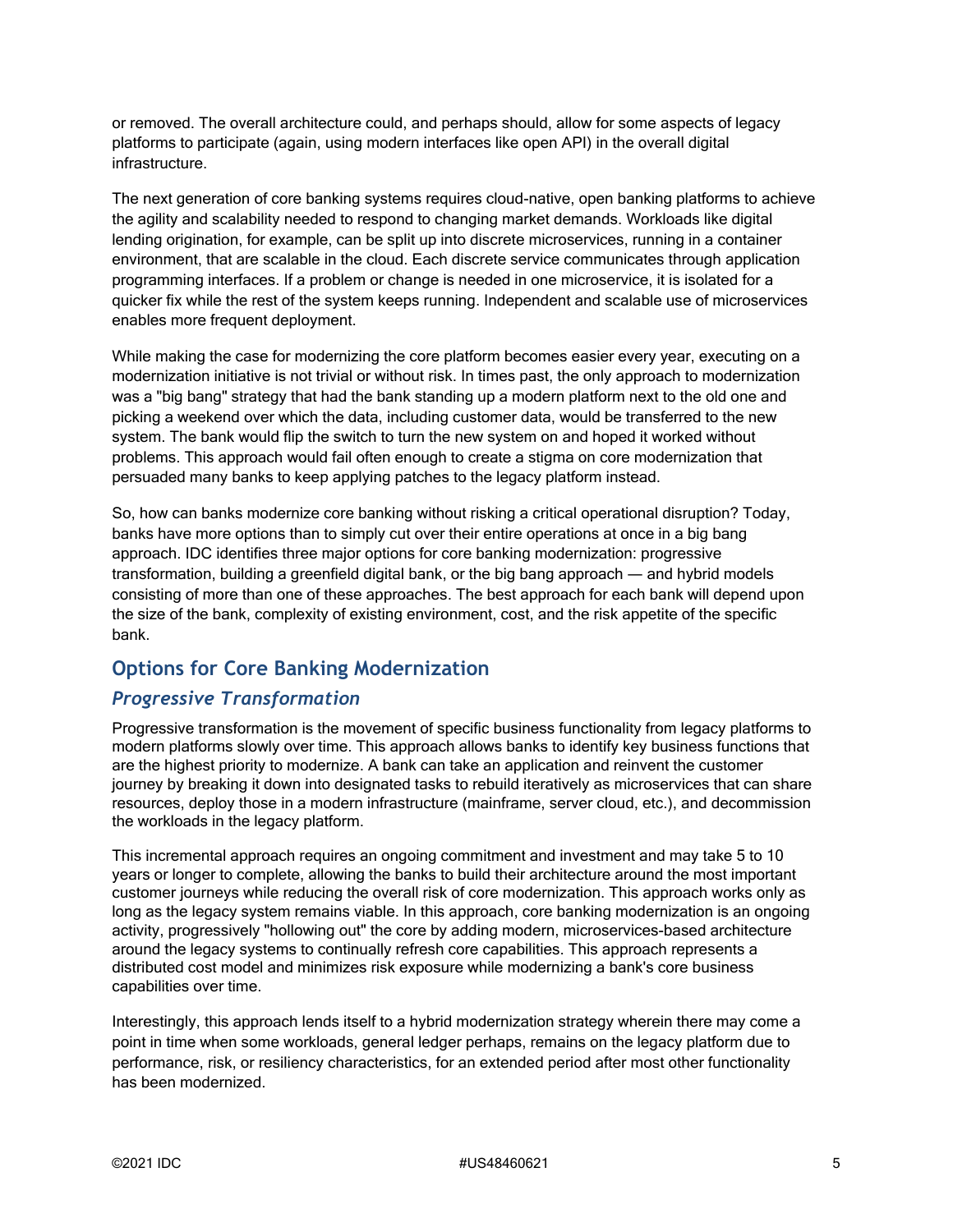# *Greenfield Digital Bank*

Another option for a bank to modernize its legacy systems is to establish a greenfield digital bank as a standalone unit that leverages a new modern core with cloud-native technology for real-time transactions, typically under a new brand. The digital bank operates independently from the bank's core business, serving a separate customer base. The new core will offer cloud-native capabilities that legacy systems cannot provide, enabling the bank to test new products and services.

Once proven stable and successful, the bank can slowly migrate more functionality and its traditional customer base over to the new core. (The "new" brand created could be retired at that point or kept.) This greenfield bank strategy is a faster approach to modernization, instantly transforming into a digital bank. Yet it is more costly and riskier than progressive transformation, though certainly less expensive than a full core conversion with less risk of disruption to normal business operations. A notable success story is Goldman Sachs' launch of the company's Marcus digital bank, well positioned as a tech-savvy digital-first brand whose retail deposits reached \$97 billion in 2020.

#### *Big Bang Conversion*

A full core replacement to a modern cloud-native platform in a big bang conversion is a bank's riskiest option. However, for smaller, less complex banks, this is still a viable option to consider. In many of these cases, the core is provided to the bank by a managed services partner that assumes a large part of the responsibility for core modernization. In some cases, "core pre-modernization" could also be applied to a bank running a core banking system that is several versions behind the latest iteration. This pre-modernization could be mandatory to address procedural or systemic requirements as a halfstep before the legacy core is replaced. The benefit of a big bang approach is that the total cost of modernization is more certain than in a longer-term progressive approach. The new core is entirely functional after the cutover, and, if a managed services provider is involved, is being supported by a firm with long tenure and experience in this kind of modernization approach.

Another scenario in which a bank may decide to use a big bang approach is the institution with a homegrown core banking system that acutely suffers from all of the disadvantages and limitations of aforementioned legacy core platforms.

Larger banks rarely opt to conduct a transformation of this magnitude because the risk of disruption is too severe. Occasionally, banks may be forced to implement a big bang cutover within a specific line of business (like lending) to retire their legacy systems and urgently migrate to a new platform for regulatory issues or other reasons. In any case, a big bank conversion requires a good deal of planning beforehand to minimize the risk of disruption and curtail any foreseen snags in the process.

# **Simple Complexity**

In all of these cases, the resulting core architecture may not, and probably will not, look anything like the outgoing or remaining legacy platform. While simplifying many aspects of core system operations, the transformation to microservices and containers, using APIs to interconnect, often forces institutions to modernizing other nontechnology aspects of their operations to align with the new digital infrastructure. Container management, cloud management, security, development operations, data governance, operational risk, and other skills required by modern infrastructures may not currently exist at the bank.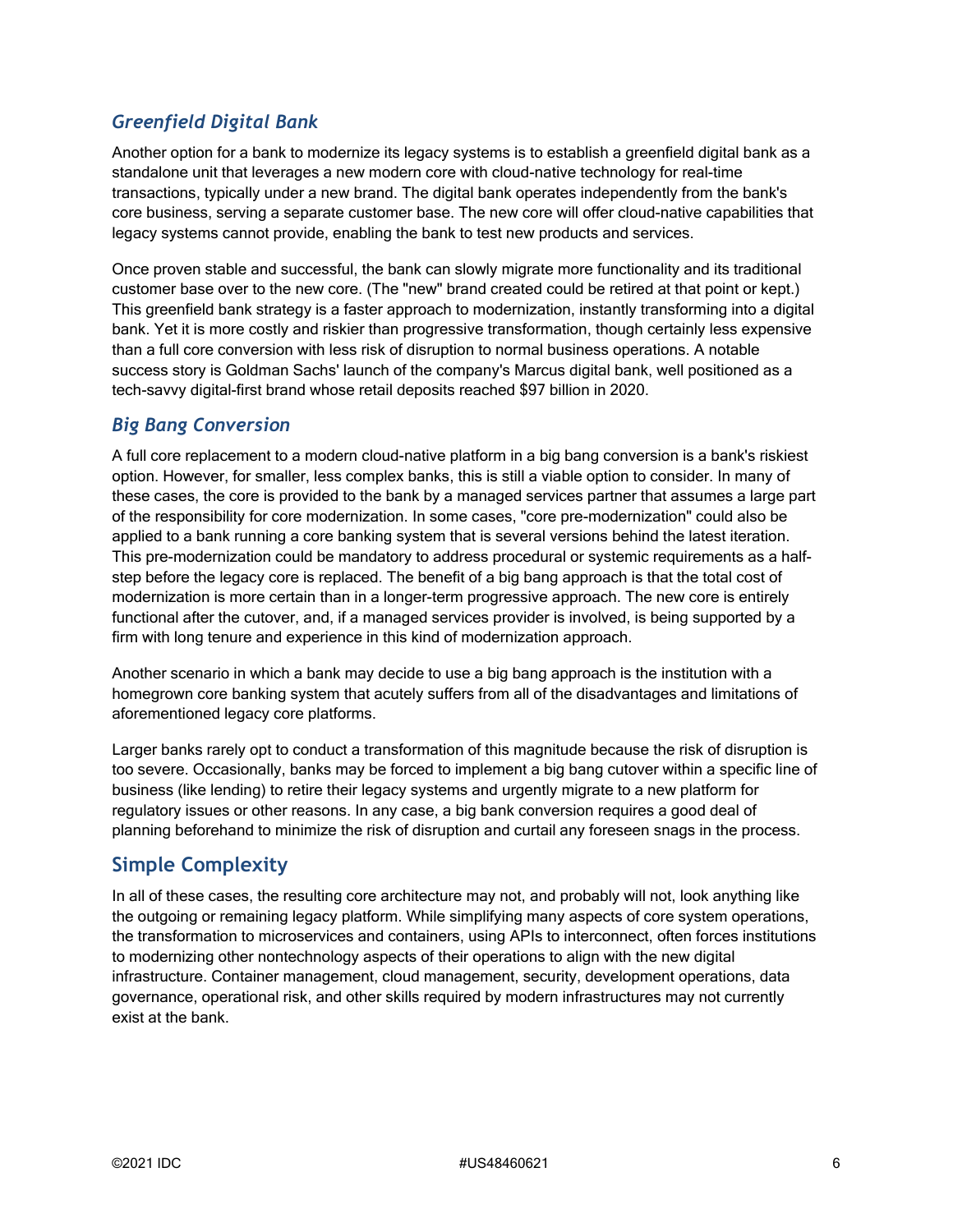# **WHO ARE THE KEY STAKEHOLDERS?**

As core banking forms the heart of a bank's operations, nearly every leadership role at the institution is affected by or has influence over core banking initiatives. Table 1 depicts the most common roles involved in a core banking modernization project and the benefits they expect from it.

#### **TABLE 1**

#### **Key Stakeholders in Core Banking Modernization**

| Role               | Responsibility                                                                                 | Benefit                                                                                                                                                                                                                                                                                                           |
|--------------------|------------------------------------------------------------------------------------------------|-------------------------------------------------------------------------------------------------------------------------------------------------------------------------------------------------------------------------------------------------------------------------------------------------------------------|
| CEO/board          | Overall health and resilience of the institution                                               | Low-risk solution that can yield greater agility and<br>responsiveness to meet changing customer<br>demands and operational efficiency that leads to<br>growth and profitability                                                                                                                                  |
| CIO                | Hardware and software infrastructure for core<br>banking and partner integration               | Greater resilience, reliable system without system<br>degradation, scalability at a lower cost of<br>operation, access to innovative functionality, easy<br>to integrate, lower maintenance, and labor costs                                                                                                      |
| COO                | Ensures banking operations run smoothly and<br>are resilient to meet institutional needs       | Greater operational efficiency, reliability, and less<br>downtime                                                                                                                                                                                                                                                 |
| <b>CFO</b>         | Overall financial health of the institution                                                    | Low system cost and total cost of operation,<br>operational efficiency, minimizes cost overruns                                                                                                                                                                                                                   |
| Chief risk officer | Minimizes organizational risk of breaches and<br>litigation and ensures privacy and compliance | Easier to ensure compliance, governance, more<br>robust data security, and fraud protection;<br>minimizes cyberthreats and privacy issues;<br>prefers known, reliable vendor with solid<br>reputation and experience (as opposed to a new<br>start-up that may not be sustainable)                                |
| Line of business   | Oversees consumer and business products<br>and services                                        | Supports innovative functionalities; improves<br>customer experience; faster response to<br>customer needs by bringing new products to<br>market quicker; easier to integrate with external<br>partners to serve new customers and markets.<br>increase customer engagement, and grow more<br>profitable business |

Source: IDC, 2021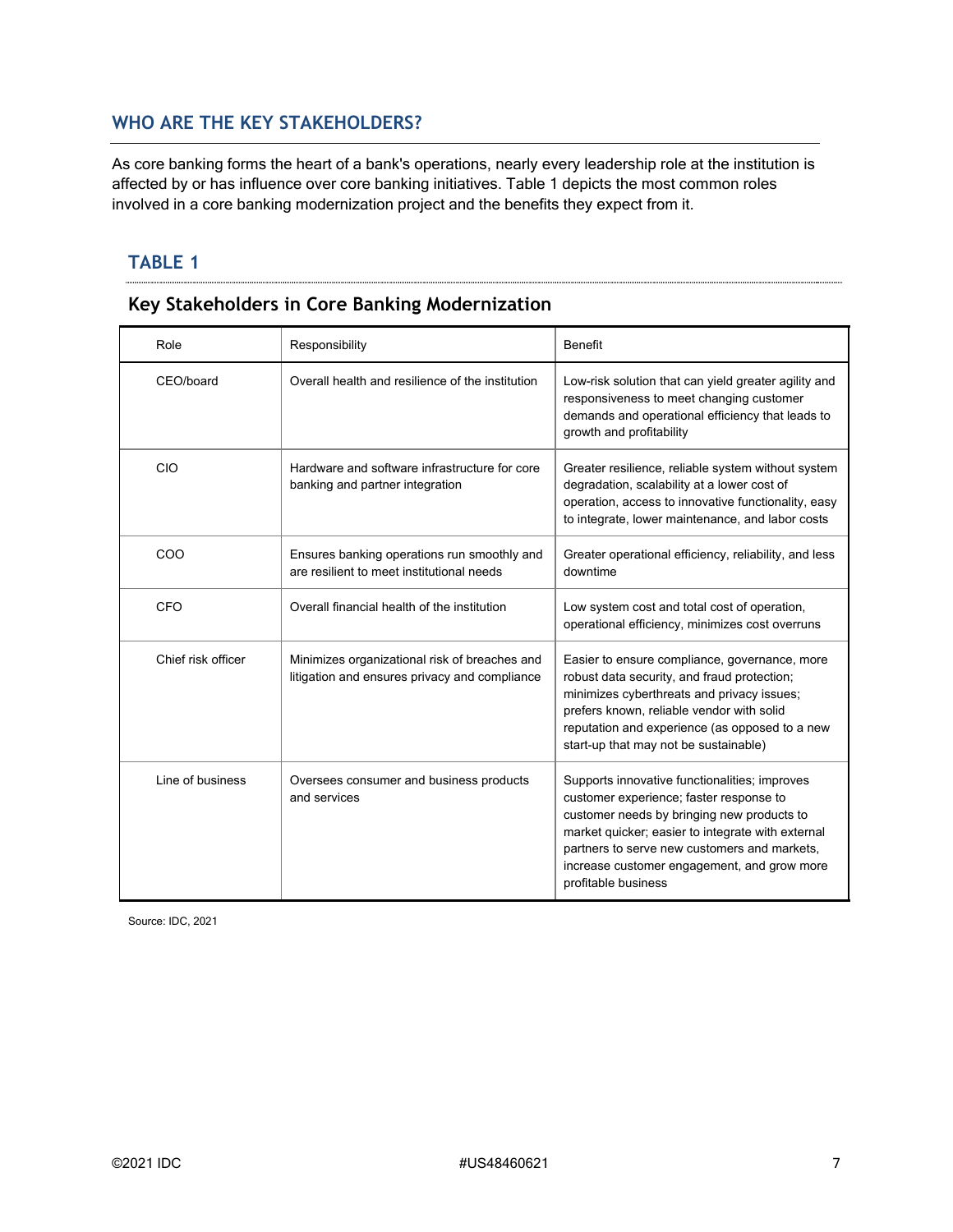#### **HOW CAN MY ORGANIZATION TAKE ADVANTAGE OF CORE BANKING MODERNIZATION?**

Banks today must recognize that they can no longer afford to delay core banking modernization if they want to survive in this new digital era. Banks face increasing competition from technology companies and challenger banks offering new digital banking services and embedded financial services to customers more conveniently and intuitively than ever before. Banks' efforts to roll out new digital strategies to meet customer expectations are crippled by an overreliance on monolithic legacy systems that are not designed to process real-time transactions or access enterprisewide data that is left siloed by disparate, incompatible systems. The gap between digital leaders and banks is widening every day. The challenges, costs, and risks of running and maintaining outdated core systems will only become more daunting. Further:

- Start now: It is imperative to start now. The first step is to understand your bank's situation. What is the level of urgency for core banking modernization? How much risk can the bank tolerate? What is its appetite for experimentation? Which type of approach is most palatable to the organization? What business functions are most impacted negatively by the bank's legacy platform? And which business functionalities would benefit most from modern digital infrastructures?
- **Determine the core banking modernization strategy:** Evaluate your current core banking system landscape and work with C-suite, IT, and line-of-business leaders. Assess the types of new products and services the bank will need to meet customer expectations. Align your business priorities and operating model accordingly. Identify potential areas to automate and where analytics can improve productivity or enhance customer experience. Assess the sustainability of your core banking operation, its strengths and weaknesses, and the banks' IT talent pool and the banks' ability to support the project. Consider each approach to modernization and suitability for your organization. Outline the goals required from the modernization, and prioritize the areas in most critical need. An early win can prove value for a larger initiative. Reinforce that this modernization is a strategic business issue, not strictly an IT upgrade.
- Rigorously assess and choose partners: One of the potential challenges of choosing a partner is that multiple partners may be required to create a modern core environment. Choose partners with deep banking experience in their areas, and evaluate not only the vendors responsible for their component but also on how well those partners will work together. Focus on the business impact, not just technology features and cost. Assess their ability to help improve business processes, create business value, and develop innovative digital strategies with new products and services to meet market demands.

# **ADVICE FOR TECHNOLOGY BUYERS**

Core system modernization is being driven by a number of customer trends influenced not only by the financial services industry but by retail, government, big tech, and others. In a sense, the need to modernize is as much a way to compete and collaborate with these firms as it is to improve the bank's own products and customer experiences.

It will also be driven by some common technology themes essential to driving digital transformation initiatives throughout the financial services industry:

Native cloud deployment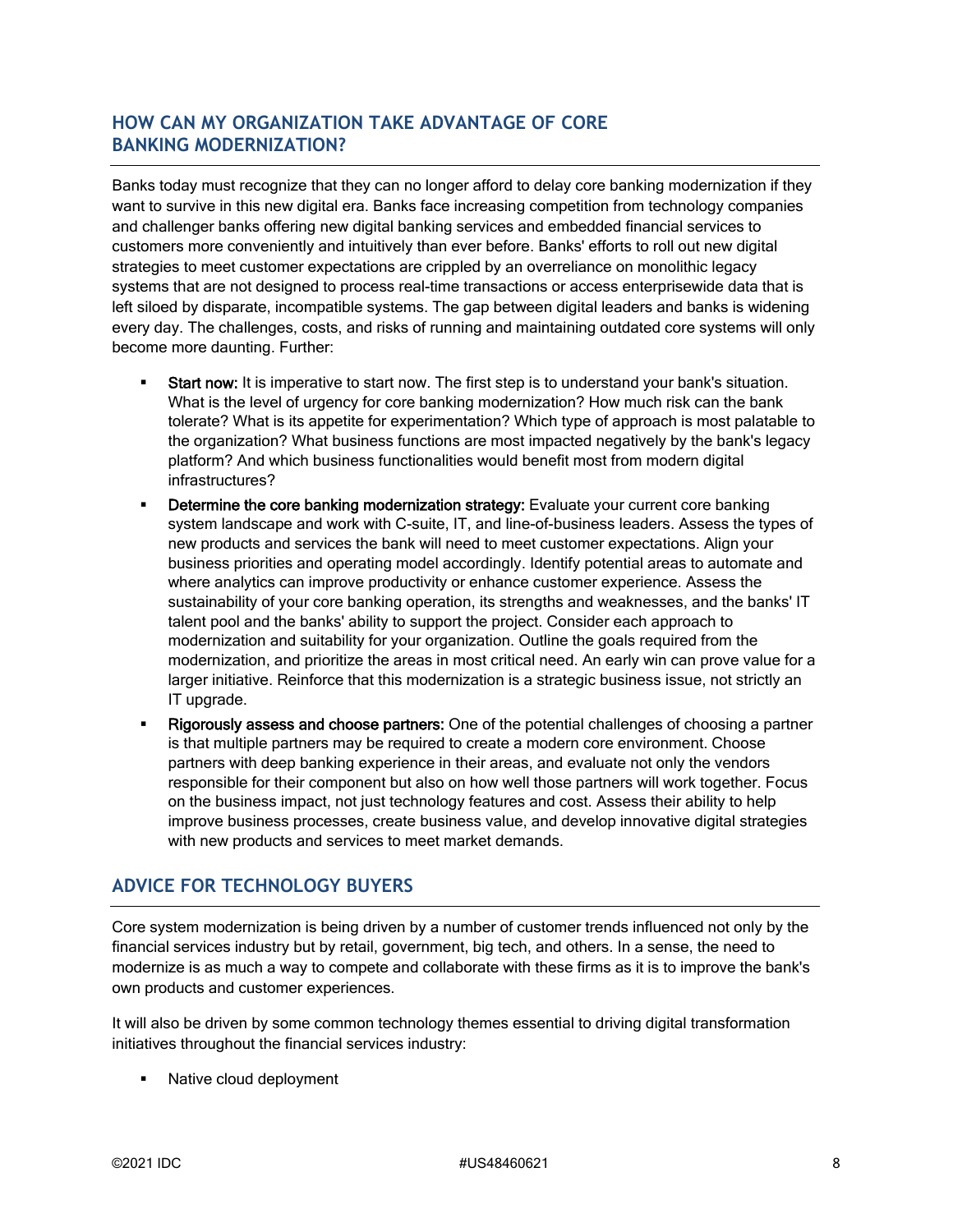- **Microservices and containers**
- Open API/open banking platforms
- AI-enabled analytics
- Real-time transactions

These technologies and initiatives will form the basis of core banking system modernization designed to support greater innovation and agility to meet changing market expectations for banks to grow and thrive. Whichever approach the bank takes in its modernization journey, whether it be a full-scale big bang cutover, establishment of a greenfield digital bank, or progressive transformation, the financial institution will need to upskill its staff in automation efforts, orchestration of the modernization initiatives, while adding an extra layer of security, compliance, and governance.

## **RELATED RESEARCH**

- **IDC FutureScape: Worldwide Financial Services and Payments 2022 Predictions (IDC** #US48299721, October 2021)
- **IDC FutureScape: Worldwide Future of Digital Infrastructure 2022 Predictions (IDC** #US47441321, October 2021)
- Banking on the Cloud: Results from the 2021 CloudPath Survey (IDC #US46526221, August 2021)